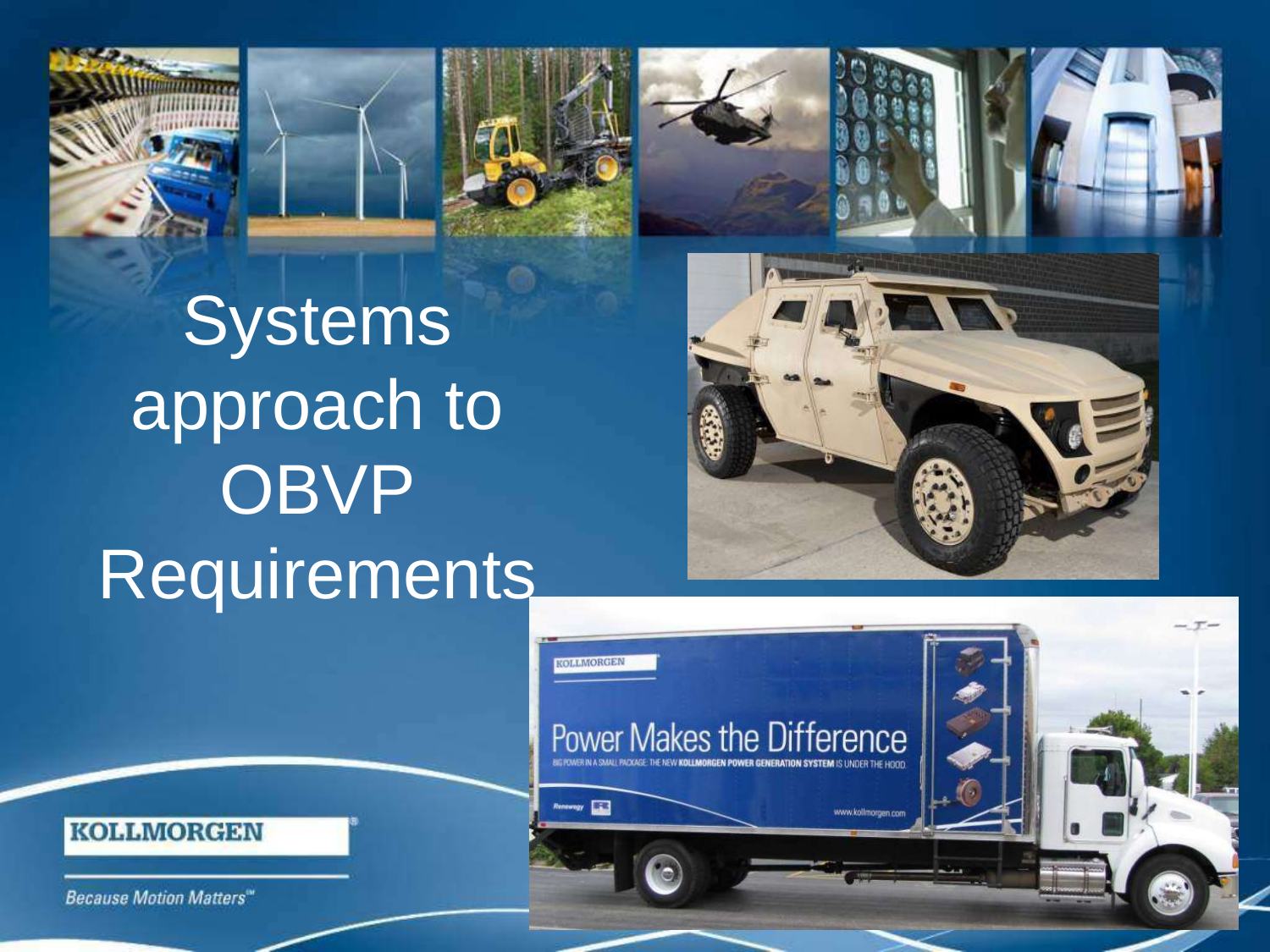## Systems approach to OBVP requirements

Because Motion Matters."

**KOLLMORGEN** 

### **Topics**

- Kollmorgen Background
- TARDEC FED Program
- OBVP Power requirements
- Example "working the HUMPBACK curve"

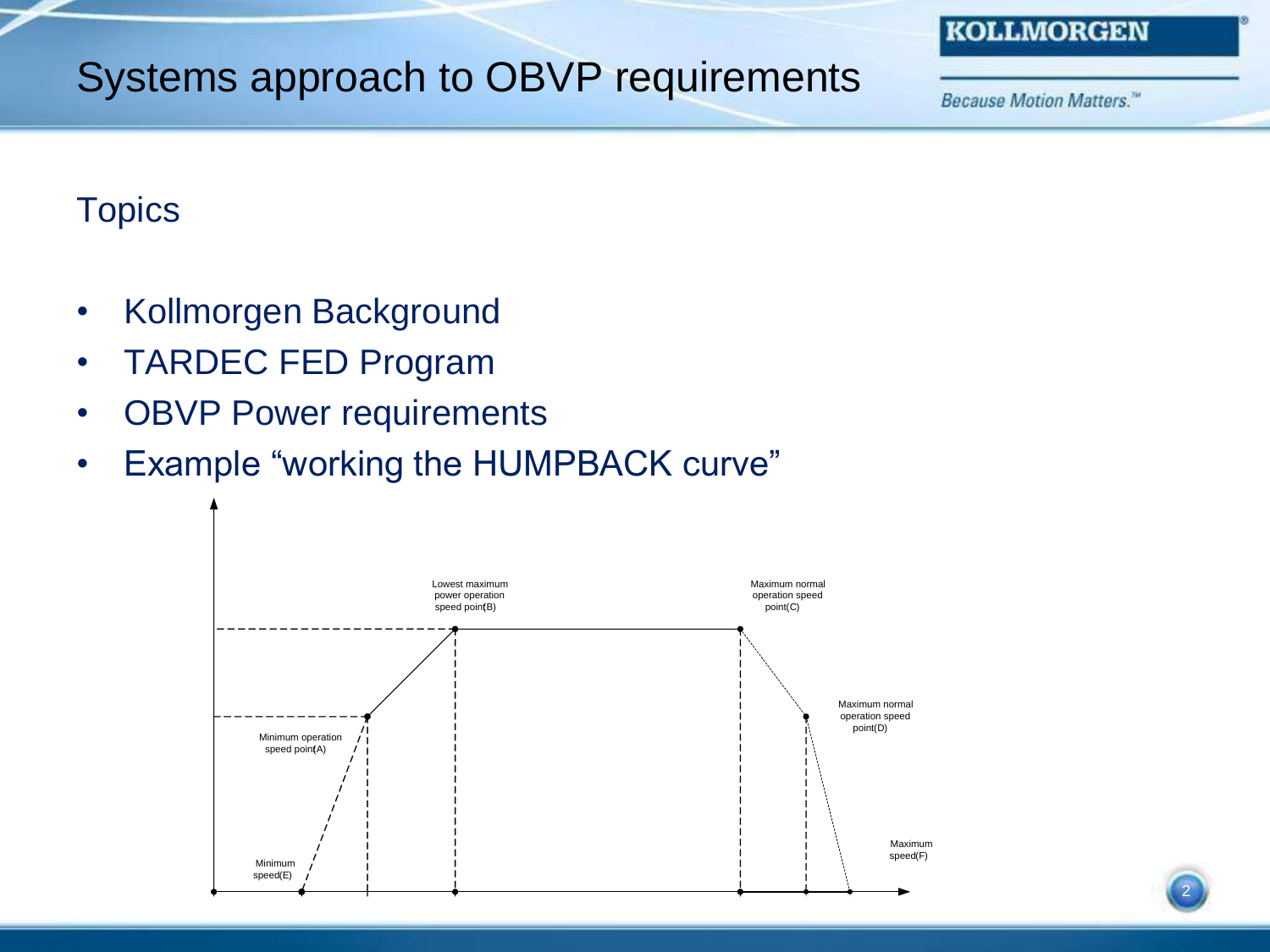## Kollmorgen

#### **KOLLMORGEN**

**Because Motion Matters."** 

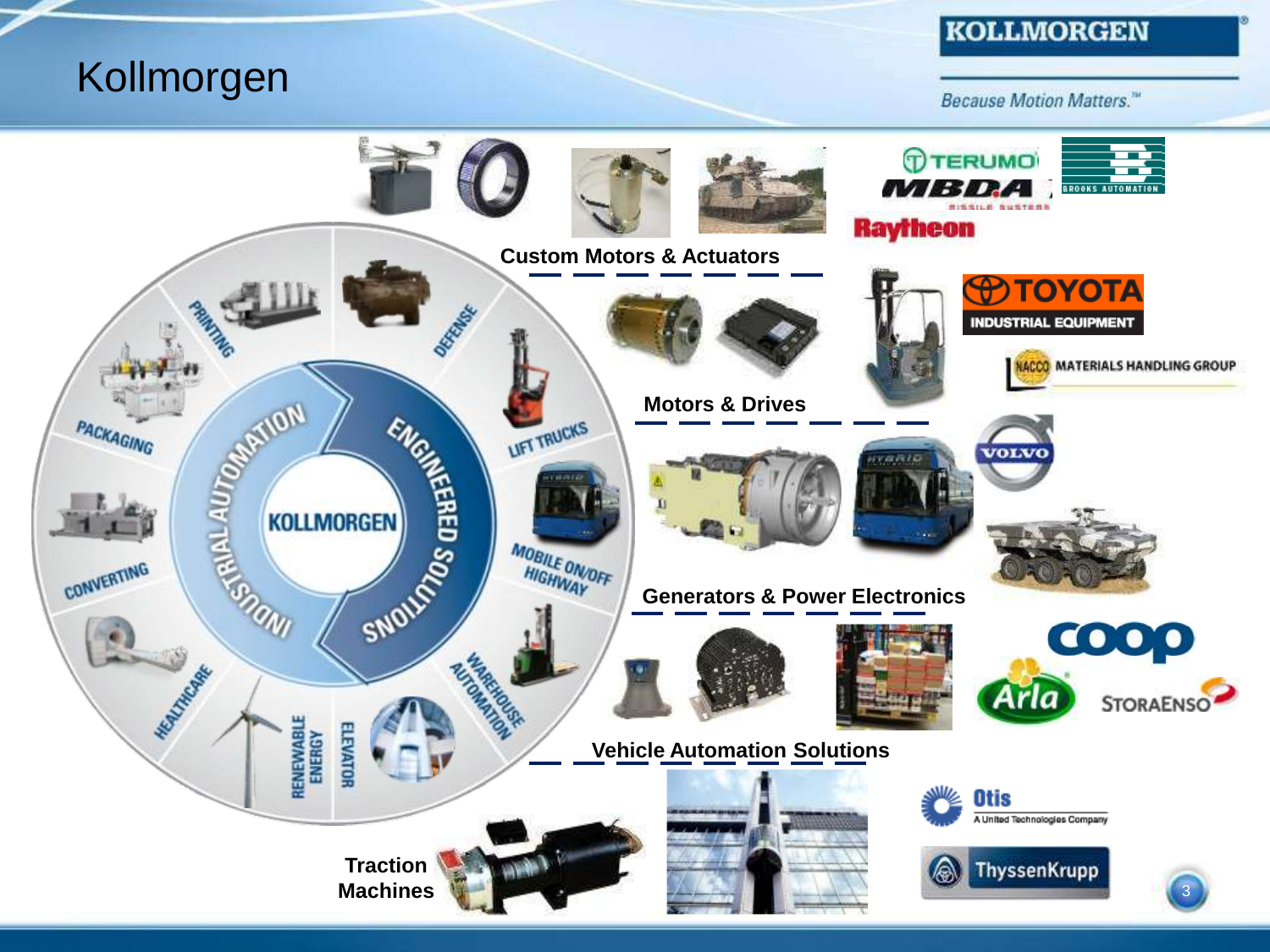# Disruptive Innovation – for OBVP

#### **KOLLMORGEN**

**Because Motion Matters.**"

#### *The Need*

•**Military vehicles need more on board 28VDC electrical power – up to 30kW**

•**The needs exceed capabilities of existing low voltage alternators**

•**High Voltage systems (300VDC to 600VDC) are expensive, require significant package space, are heavy, and have safety concerns** 

Mine Resistant Protected Vehicles (MRAP)

> Combat vehicles



**Tactical Vehicles** 



More Electrical power needed for:

- •Communications systems
- •Computers
- Mine protection systems
- •Threat detection
- •Weapon stations



**Generates 30kW at the voltage the military needs 28VDC**

**Platform approach that is Modular/flexible** 

**Saves weight, space, cost and operates at safe voltage**

**Leverages adjacent KM market technology (lift truck) electronics and KM expertise in motor design**



- **Game Changer for OBVP**  High power (30kW) at low voltage (28VDC)
- Modularity: 20-60kW systems
- Belted, PTO, In-line generators with common power electronics/controller

4

### **KM provides a solution that uniquely and efficiently meets a need**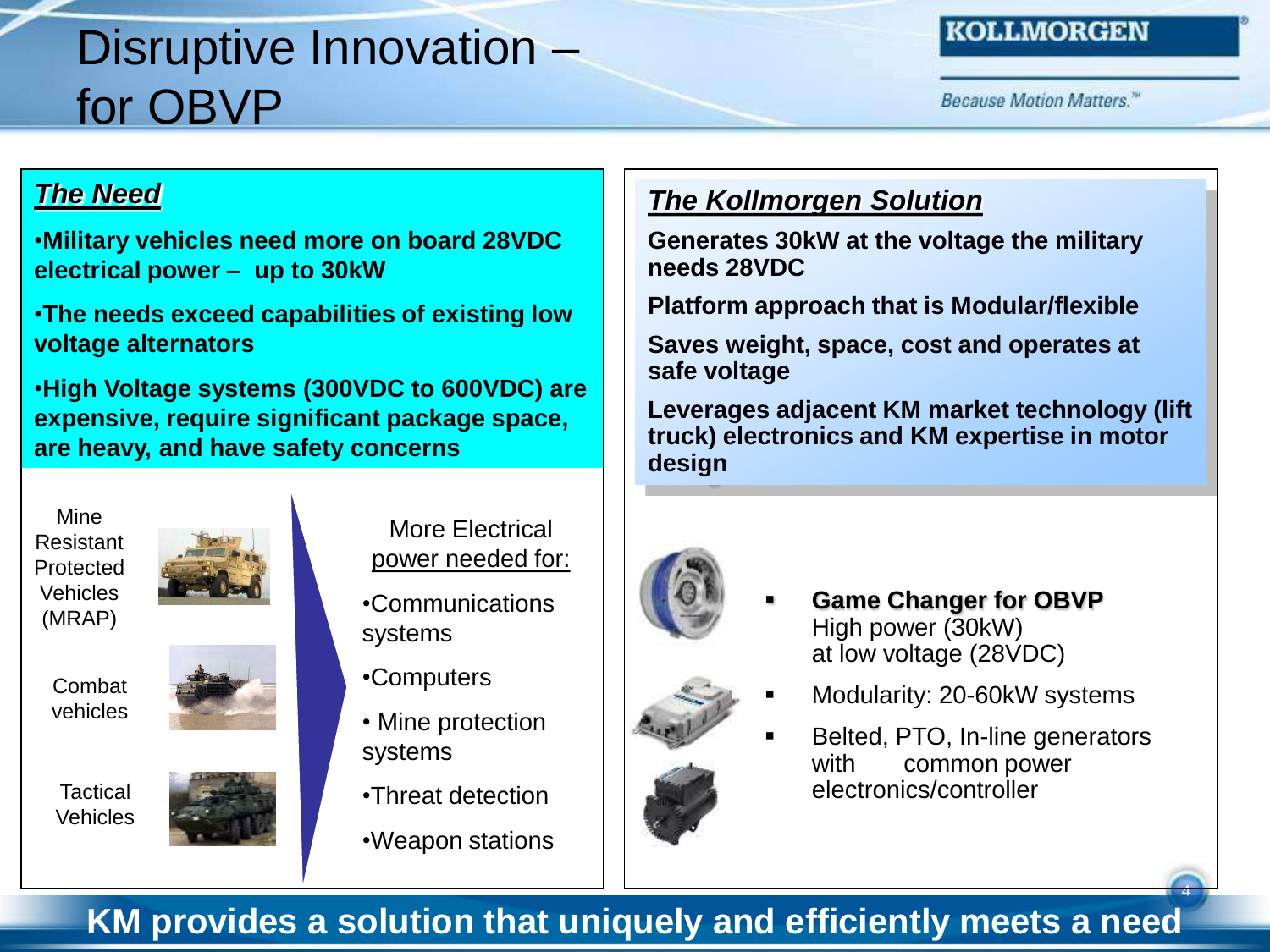# TARDEC Fuel Efficiency Demonstrator (FED) Program

Because Motion Matters."

- Kollmorgen Generator and Generator Controller
- 150 lb weight savings
- 30kW 28 volt ISG













|                    | (hr) | (min) | sec <sup>1</sup> |
|--------------------|------|-------|------------------|
| Moving             | 14   | 840   | 50400            |
| ldle               | h    | 360   | 21600            |
| <b>Total Hours</b> | 20   |       | 72000            |

Figure 2: Usage cycle defined for the Fuel Efficient Demonstrator Program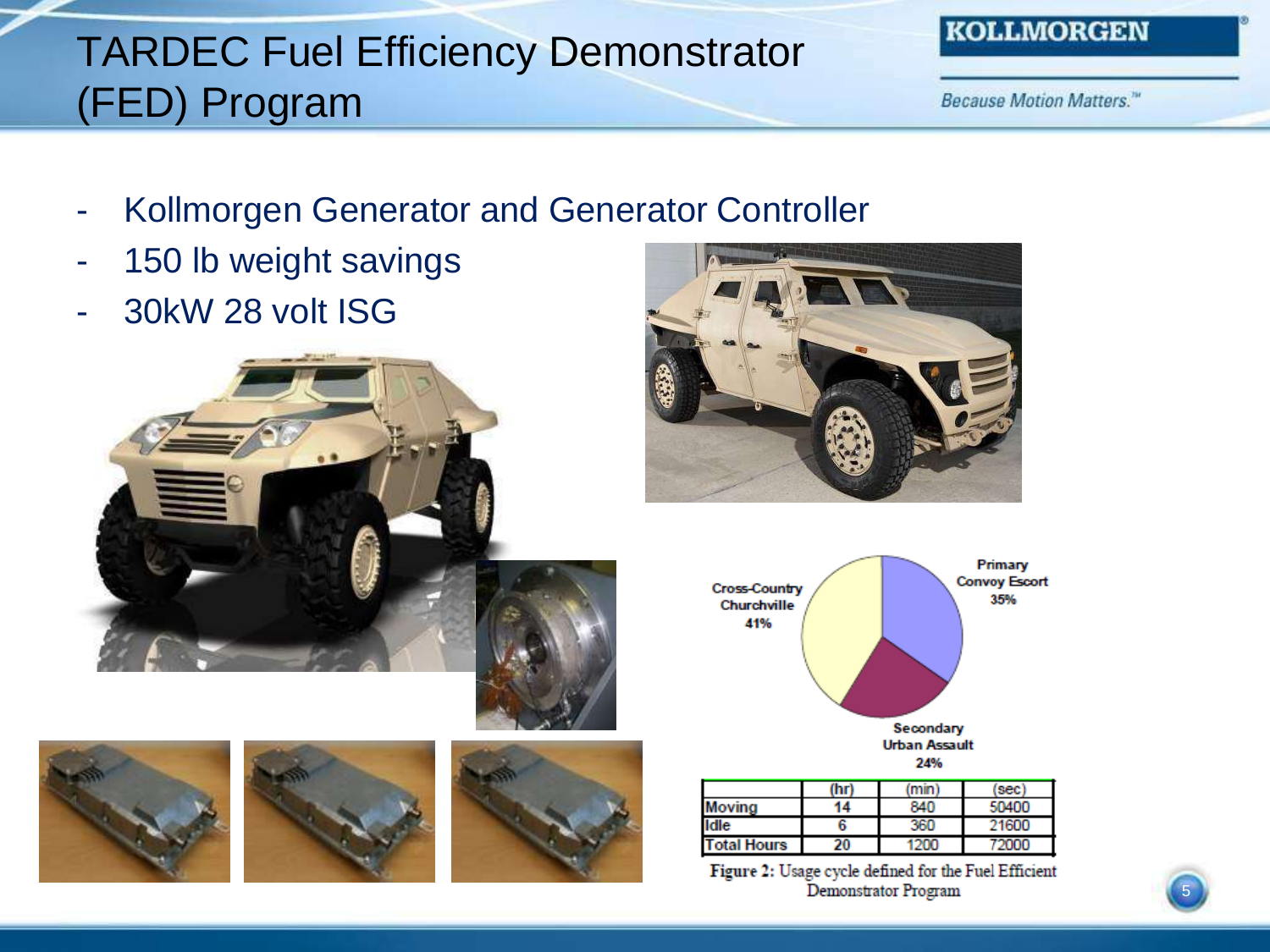# Kollmorgen Low Voltage Platform-Flexible for multiple Vehicle Platforms

#### **KOLLMORGEN**

Because Motion Matters."



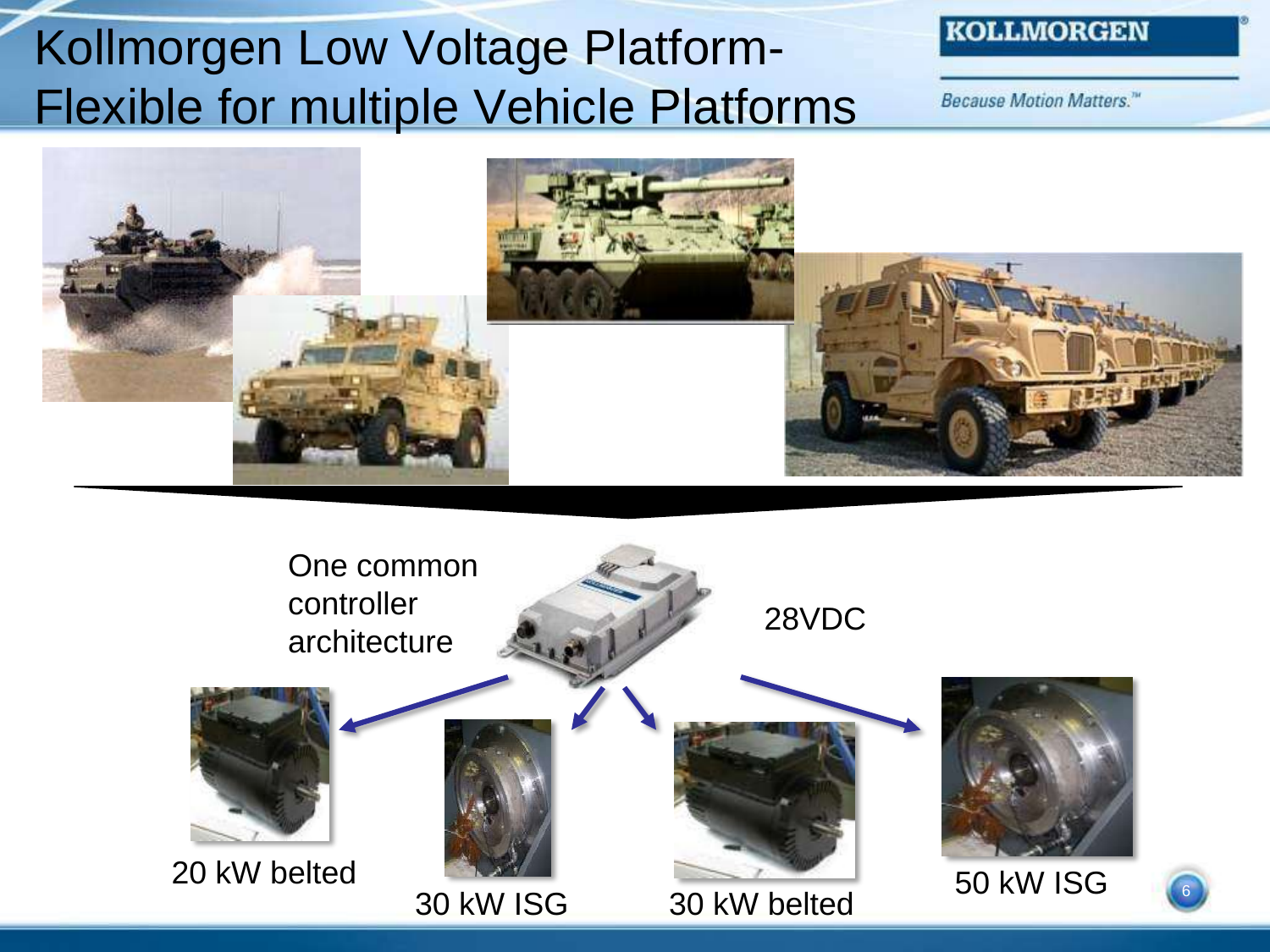# Systems approach to OBVP requirements

**Because Motion Matters."** 

**KOLLMORGEN** 

7

### **Topics**

• Example "working the HUMPBACK curve"

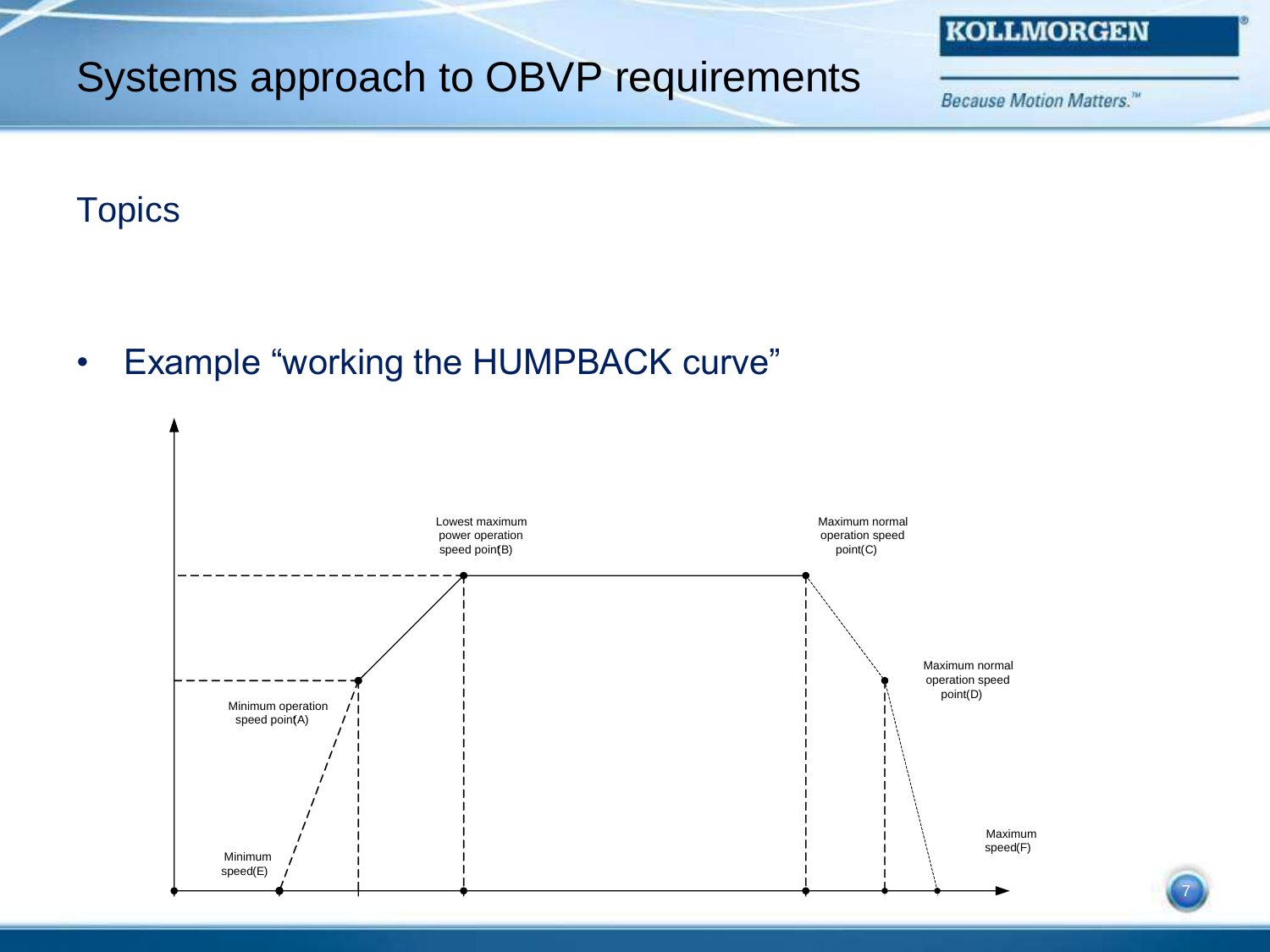

KOLLMORGEN

**Because Motion Matters.**"

Initial Question – I need more OBVP…….

What Power is requested?

What Engine Speed Range?

What Voltage (28VDC, 300VDC, 600VDC, Multiple voltages)?

What type of Generator/Motor (IG, Belt driven, PTO, water/air cooled,….)?

### Engine Speed (RPM)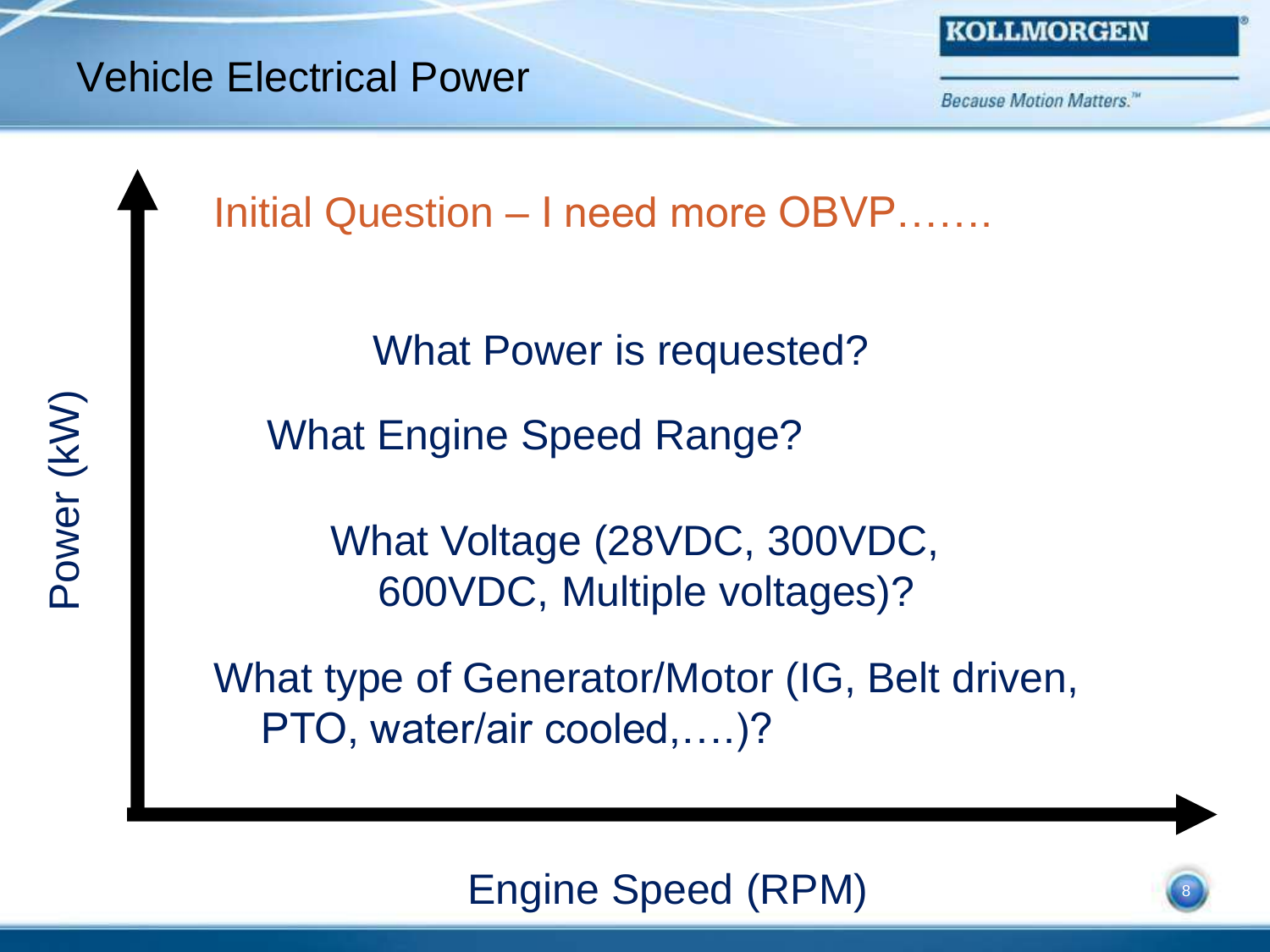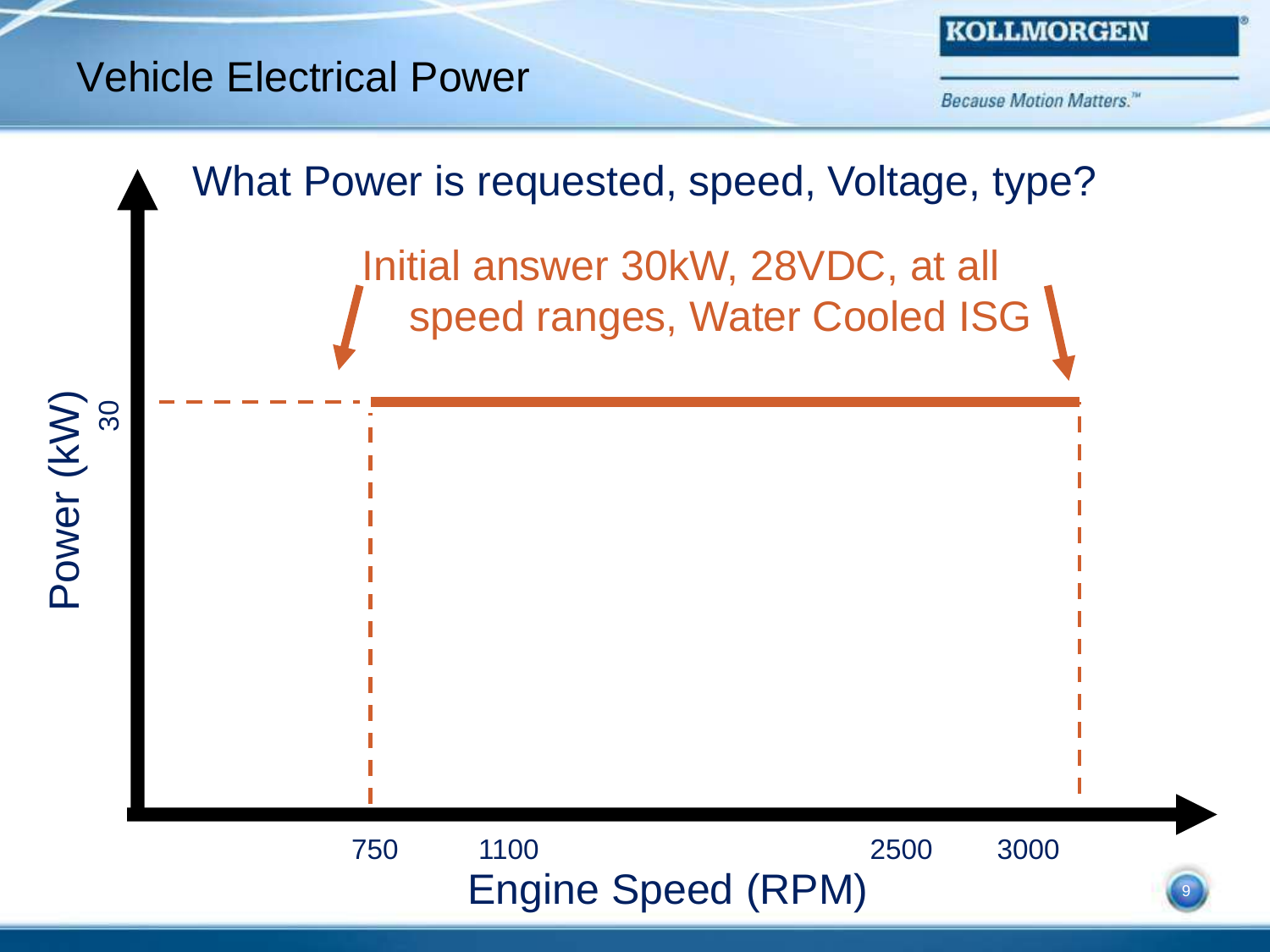### Vehicle Electrical Power

Power (kW)

30

**Because Motion Matters.**"

10

### What Power is requested, speed, Voltage, type?

Initial answer 30kW, 28VDC, at all speed ranges, ISG Water cooled.

### **Next Questions**

Can the engine deliver at the low speeds?

- Where does the engine operate?
- Where are the shift points?
	- Continuous or peak demands?
	- Where do you want peak efficiency?

Engine Speed (RPM) 750 1100 2500 3000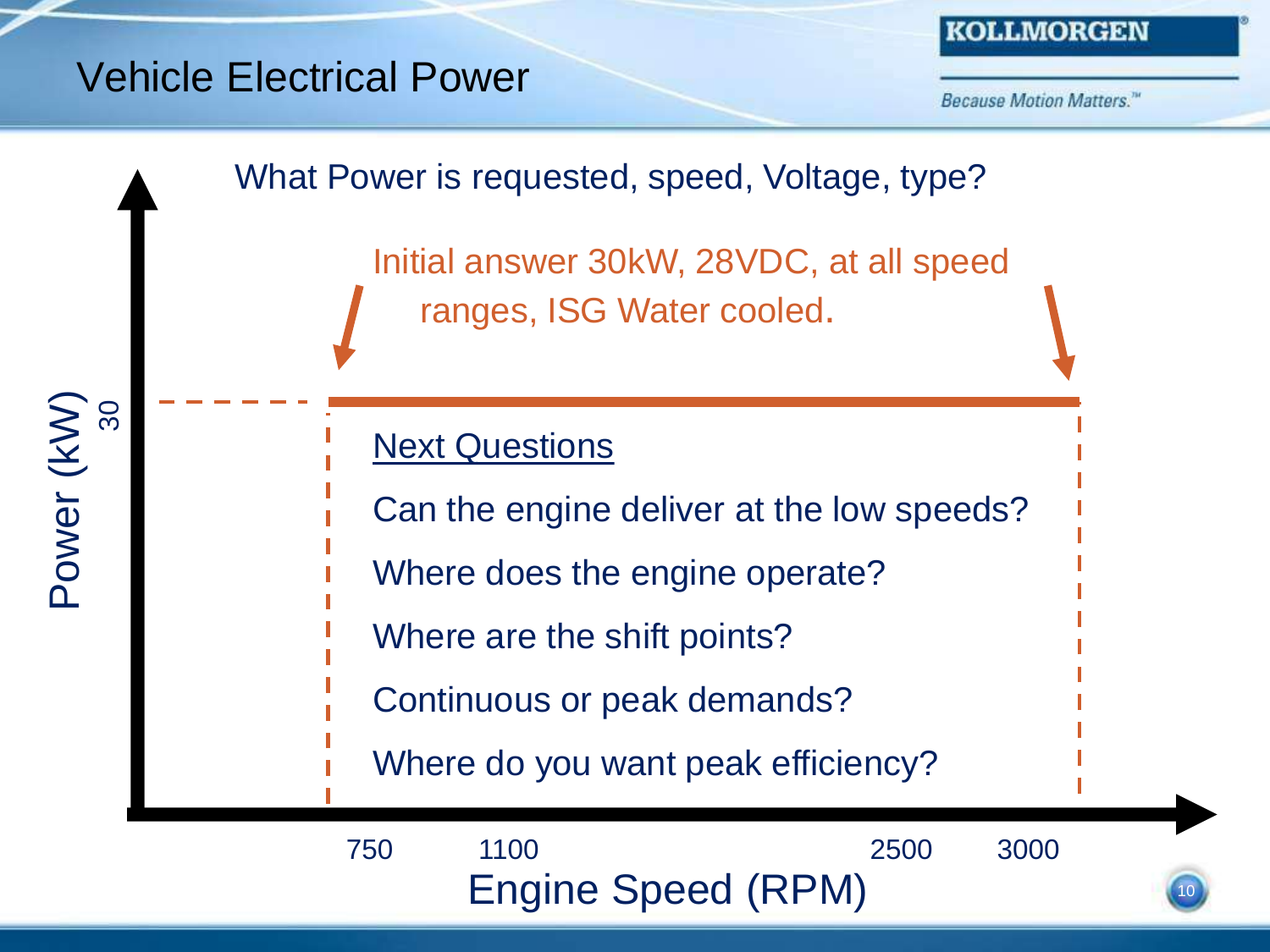## Vehicle Electrical Power



Because Motion Matters."

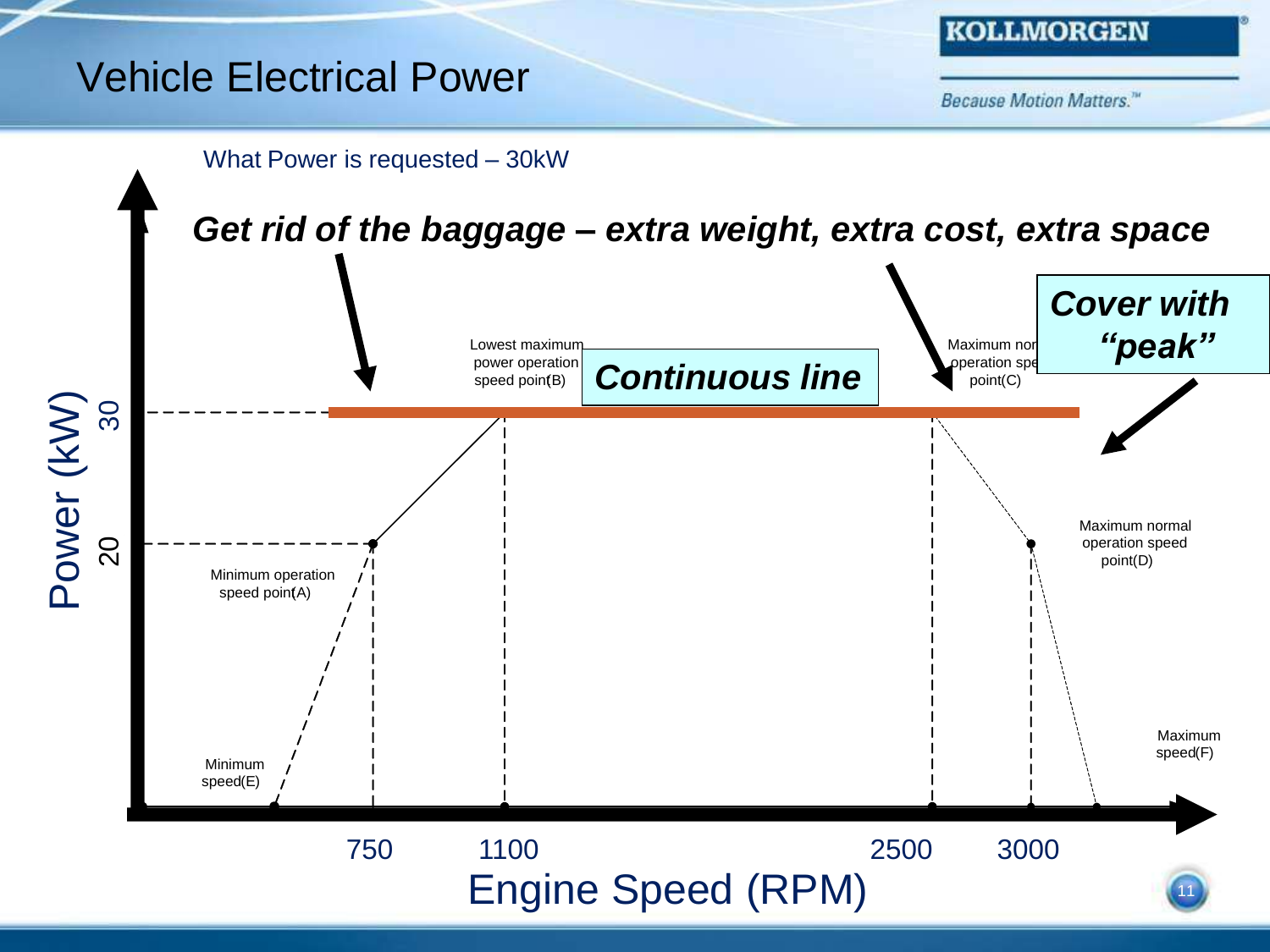## Power diagram result

**Because Motion Matters."** 



# Engine Speed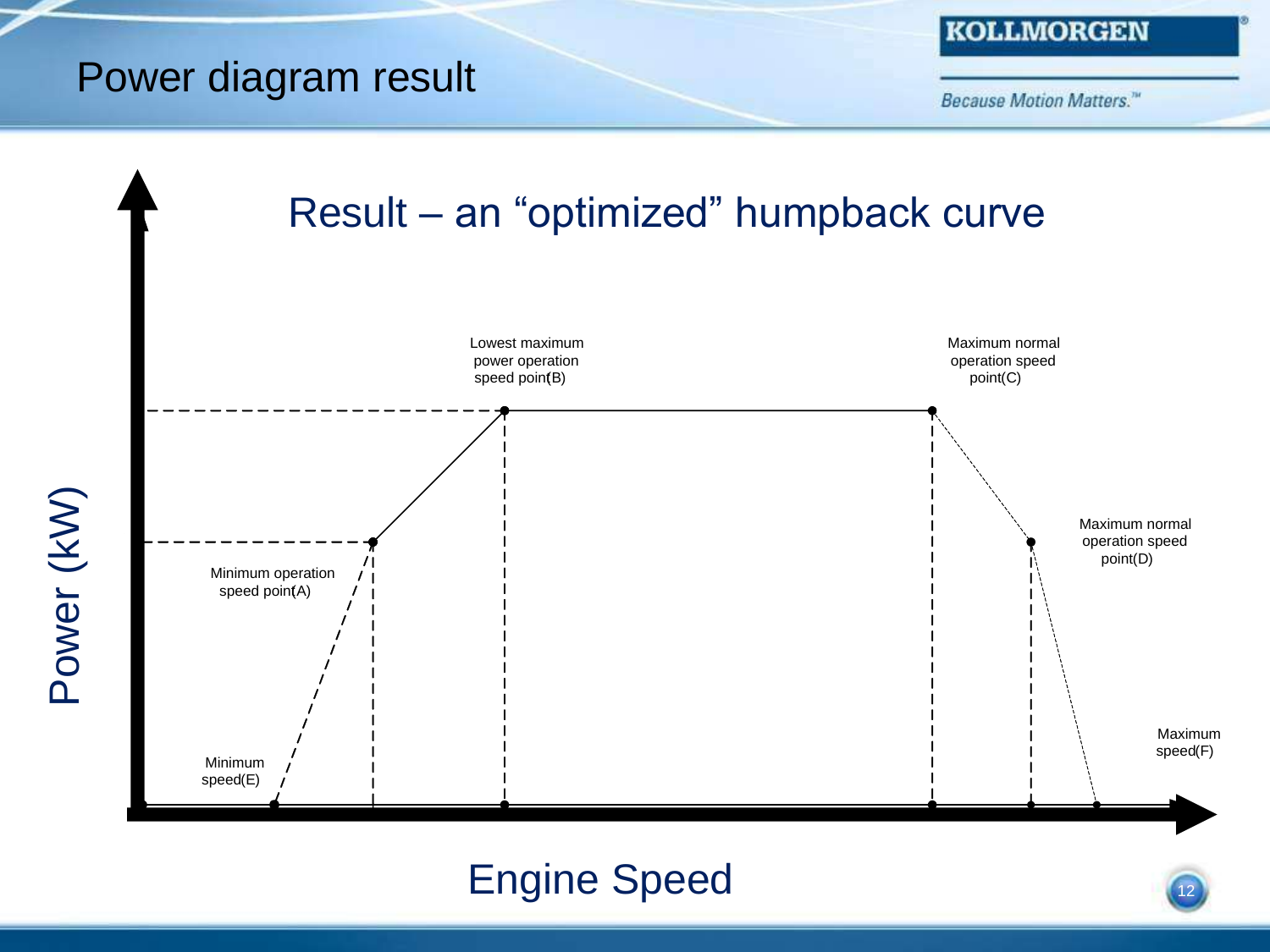#### **KOLLMORGEN**

### Systems approach to OBVP requirements

**Because Motion Matters.**"

- Kollmorgen Background
- TARDEC FED Program
- **OBVP Power requirements**
- Example "working the HUMPBACK curve"

### Take Aways

- Systems approach generate the power at the voltage the consumer needs – 28VDC may be the most efficient approach (less than 50kW)
- OBVP Requirement more than just a stated kW multiple points